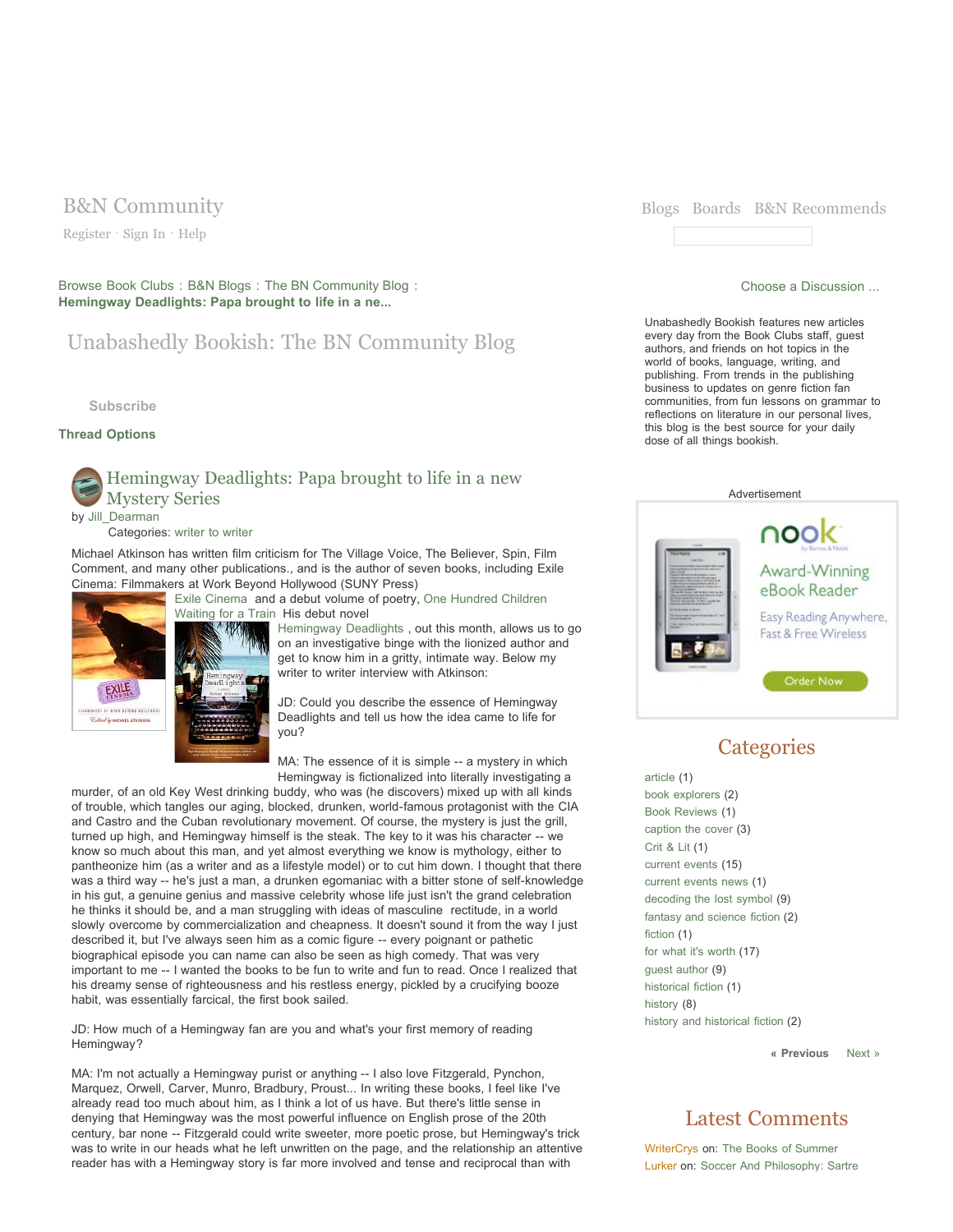any other writer. Someone who could sing, like Fitzgerald, essentially lays it out for you, line by line, and you stay in your seat, sighing. With Hemingway, you're a partner in the experience, and you have to sit forward and sense the suggestions between the lines. He didn't just renovate prose-writing, he renovated the way we read.

My first Hemingway experience was with stories -- "Hills like White Elephants," "The Snows of Kilimanjaro," and so on, and that's a good thing, because they rule in a way the novels do not. The exception to that is

 $\mathbf{S}^{\mathbf{p}}$ 

The Sun Also Rises which took my breath away then and now. You read

"Hills," and you get a master's class in how to write dialogue so that every single line, even "Yes" has acres of unspoken intention and mysterious emotional freight behind it. Having the real tragedy lurk there unspoken, and building a drama and history out of it in your head while the dialogue tries to avoid talking about it, that's what Hemingway tried to do, and what he did.

JD: How intimidating was it to take such (fun!) liberties with such an iconic author?

MA: It was fun -- I hope readers will have as much fun as I did writing, but I tend to doubt it. But I wasn't intimidated -- he's too much part of the cultural flow, too familiar. You could sit down right now and write a Hemingway story if you wanted -- "We had bread and cognac, and it was good," and so on. It would be a pale shadow, of course, but my point is that his voice is already present in our everyday lives. His biography is, too, and that's part of the reason I picked him: who else has as rich a lode of stuff in his or her life? Global travel, two wars, hunting, newspaper reporting, endless celebrity friends and enemies -- my series could go on indefinitely with this man's timeline. But mostly, if you view him as a self-defeating, vain, but well-meaning bulldozer, who thinks he's king of the world but is routinely made to realize he's not, then you can't be intimidated. The bigger an icon gets, the riper he is to be humanized.

JD: You are a poet and a film critic as well; how do those experiences inform your work as a novelist?

MA: I think the poetry has fueled everything else -- I've gone through years where I've written two or more poems a day, everyday, and the choices you make in writing poems, the striving toward fresh syntax and startling perspectives and rhythm and a kind of human inclusiveness, all while maintaining clarity, is great training ground for being an interesting writer doing anything else. Whatever distinction my criticism has, I think it's because I care deeply about my sentences, which I like to be challenging and smart and surprising. I would regard my film writing and essays as being poetic in tone. (Also, I should say I earned a lot of money in college writing papers for other students -- my fee went from beer to over \$12 a page, and all you needed to do was bring me books to get a guaranteed A or B. Any subject, and I'd rap it out inside of a single evening -- there may be no better practice for expository writing. I never took a writing workshop.)

For the novel, obviously the muscles I used for poetry and criticism had to be relaxed to a large degree -- I had to be kind of Hemingway-ian, but I didn't want to ape his style (which was a deliberate and painstaking style, not the way he spoke or thought, and so I sought after a fugue of all three). But the startling word choice, the noir metaphors (which was something Hemingway contributed to in his own way), the freedom to take things right out of the air -- that's the poetic habit at work. At the same time, Hemingway's cranky concision certainly does ring in your ears when he's on every page, harrumphing around at the world.

JD: You are one of the most prolific and motivated writers I know; what advice would you give to writers who are more distractable?

MA: I don't know if I have anything new beyond the old butt-in-seat dictum. For me, deadlines work like gangbusters -- with a deadline, my Herculean procrastination powers are neutralized by conscience and guilt. I had a year to write the second book in my series, and at the halfway point I was maybe a quarter done. Then I got scared, and the approach of my deadline kicked my tush.

But I suspect it has to be a real deadline, not an invented one. It helps that this is my job, writing, and if I'm not doing it I feel like a worthless slacker. (Someone I read remembered hanging with Chaplin on the Riviera, and how the man left the beach to go inside to write because, he said, "If I don't I feel as if I haven't paid for my supper" ). It helps to deliberately daydream. When I'm stuck on something, I drive on errands, and knotty problems solve themselves. It also helps to read a lot, and not just Pulitzer winners (though I often don't stay interested in those for very long), but all sorts of stuff, non-fiction, too, and keeping looking for ideas you can use to make stuff.

That's a perspective I've learned that might be helpful: that making stuff is premier among life's pleasures. It takes energy, but it beats watching TV or playing cards or indulging yourself with wine or cake or Pirate's Booty or manicures or anything else at all. All of these things are a variation on the Buddhist idea of escaping from yourself and into the momentary

Gives Sympathy to th... **BLOGGET** Sarah-W on: In the Graveyard of Empires

Lurker on: Soccer And Philosophy: Sartre

DanDC01 on: Celluloid Heroes

**KathyS** on: I Need You to Buy this Book for Me: Anthony Bourda...

**BLOCCER** LisaSteinke on: Dazzling Debuts

**BOOKSELLER** melissas on: The Japanese Answer to Rod Serling: Otsuichi's New...

CharlieG31 on: Philosophy and the Bedroom: The Marquis de Sade

creativeconundrum on: This American Life **BLOCGER** Ellen Scordato on: Breaking Bad and Adverb Good: -ly -ly -ly We Roll ...

# Blogroll

Scuffed Slippers and Wormy Books BookMagic The Eerie Coterie B.A.M. Book Reviews Wordsmithonia Romance: B(u)y the Book The Book Lady's Blog